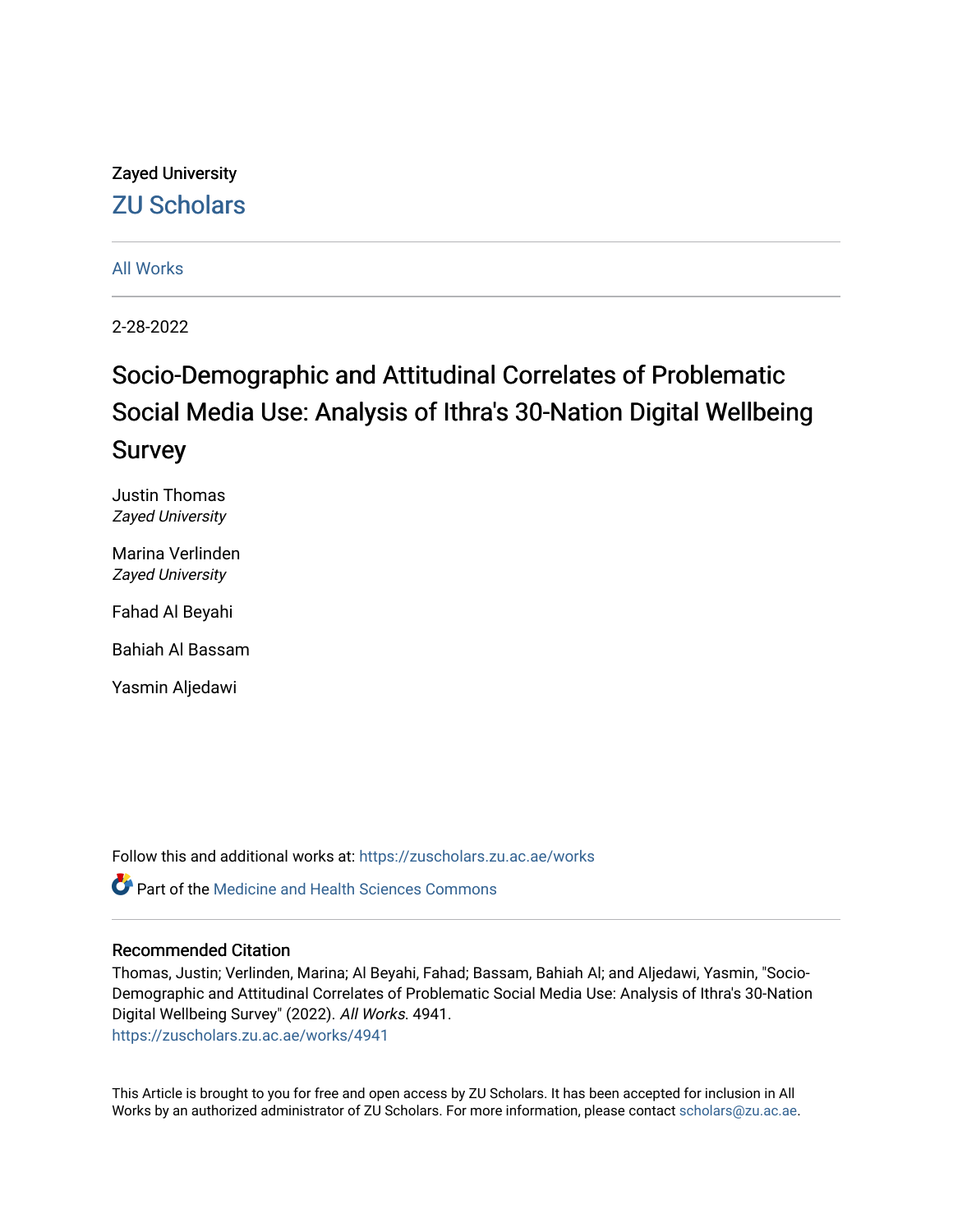



# Socio-Demographic and Attitudinal Correlates of Problematic Social Media Use: Analysis of Ithra's [30-Nation Digital Wellbeing Survey](https://www.frontiersin.org/articles/10.3389/fpsyt.2022.850297/full)

Justin Thomas1\*, Marina Verlinden1, Fahad Al Beyahi<sup>2</sup>, Bahiah Al Bassam<sup>2</sup> and Yasmin Aljedawi<sup>2</sup>

#### **OPEN ACCESS**

#### Edited by:

Yanhui Liao, Zhejiang University School of Medicine, China

#### Reviewed by:

Łukasz Tomczyk, University of Macerata, Italy André Luiz Monezi Andrade, Pontifical Catholic University of Campinas, Brazil

\*Correspondence:

Justin Thomas [justin.thomas@zu.ac.ae](mailto:justin.thomas@zu.ac.ae)

#### Specialty section:

This article was submitted to Public Mental Health, a section of the journal Frontiers in Psychiatry

Received: 07 January 2022 Accepted: 04 February 2022 Published: 28 February 2022

#### Citation:

Thomas J, Verlinden M, Al Beyahi F, Al Bassam B and Aljedawi Y (2022) Socio-Demographic and Attitudinal Correlates of Problematic Social Media Use: Analysis of Ithra's 30-Nation Digital Wellbeing Survey. Front. Psychiatry 13:850297. doi: [10.3389/fpsyt.2022.850297](https://doi.org/10.3389/fpsyt.2022.850297)

<sup>1</sup> Department of Psychology, College of Natural and Health Sciences, Zayed University, Abu Dhabi, United Arab Emirates, <sup>2</sup> King Abdulaziz Center for World Culture, Dhahran, Saudi Arabia

Time spent on social media continues to rise globally. For some individuals, social media use can become maladaptive and associated with clinically significant social and occupational impairments. This problematic social media use (PSMU) is also linked with poorer health and wellbeing. Much of our existing PSMU knowledge comes from single nation studies, heavily focused on adolescent and college-age samples. This study uses data from Ithra's 2021 global digital wellbeing survey to explore rates of PSMU and identify socio-demographic and attitudinal correlates. Participants ( $N = 15,000$ ) were representative adult samples  $(N = 500)$  drawn from 30 nations. All participants provided socio-demographic data and completed a measure of PSMU, along with questions assessing attitudes toward social media and general usage patterns. PSMU prevalence was 6.82%, varying from 1.7 to 18.4% between nations. Multivariate logistical regression identified several correlates, including national culture, age, parenthood and frequency of use. These findings can help inform public policy and public health initiatives to reduce PSMU prevalence.

Keywords: social media use, social media disorder, internet addiction, international, national culture

". . . new technology does not add or subtract, it changes everything. In the year 1500, 50 years after the printing press was invented, we did not have the old Europe plus the printing press—we had a different Europe" [\(1\)](#page-9-0).

#### INTRODUCTION

One of the most widespread and rapidly embraced information age technologies is social media. In the 25 years since the first primitive platforms emerged, the number of active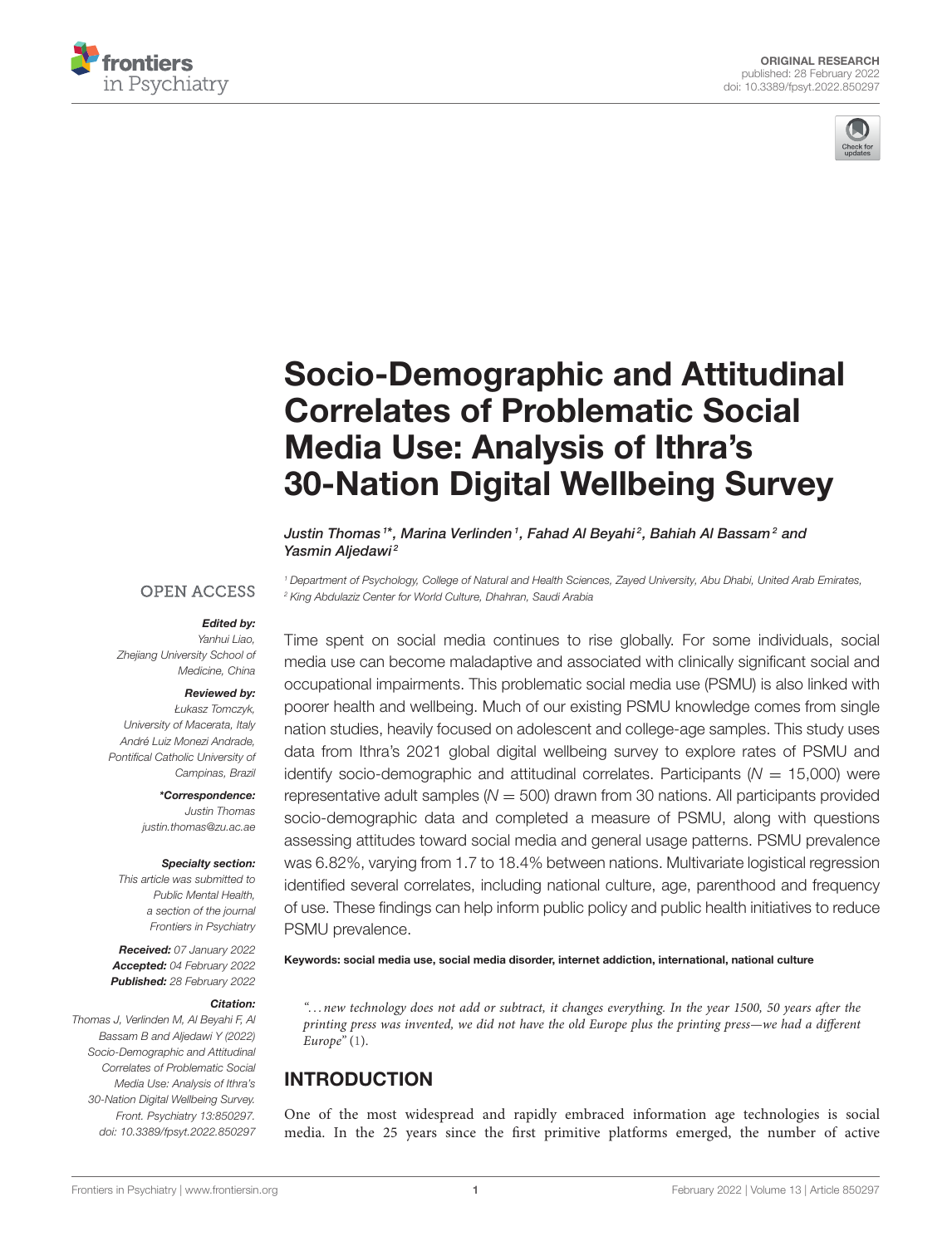users has grown exponentially, reaching around 4.48 billion in July 2021 [\(2\)](#page-9-1). While the definition of "active use" varies, it generally denotes individuals who log in and perform actions that facilitate direct exchanges with other users, for example, sharing messages, posting images, and commenting on peercontent [\(3\)](#page-9-2). Social media use among US adolescents increased markedly between 2010 and 2015 [\(4\)](#page-9-3). International industry data extend and confirm this trend, with social media users averaging 145 min per day in 2020, up from 90 min per day in 2012 [\(5\)](#page-9-4).

Beyond the usage norms, however, there are also concerns that social media use can become maladaptive, resembling a behavioral addiction or an impulse control disorder [\(6–](#page-9-5)[10\)](#page-9-6). This evolving concept of a pathological form of social media use is typically traced to the work of Griffiths [\(11,](#page-9-7) [12\)](#page-9-8). Building on the work of Brown [\(13\)](#page-9-9), Griffiths proposed a "components" model of addiction, arguing for a common set of symptoms (salience, mood modification, tolerance, withdrawal, conflict and relapse) shared by all addictions, including behavioral addictions. For Griffiths, this could be extended to video games [\(14\)](#page-9-10), internet use [\(15\)](#page-9-11) and more. Further pioneering work in online addictions drew on the DSM-IV [\(16\)](#page-9-12) conceptualization of pathological gambling [\(9\)](#page-9-13). Young proposed a set of diagnostic criteria for internet addiction disorder (preoccupation, tolerance, withdrawal, relapse/persistence, mood modification/escape, deception, displacement, and conflict) that have subsequently influenced the conceptualization and measurement of gaming [\(17\)](#page-9-14) and social media [\(18\)](#page-9-15) disorder [\(19\)](#page-9-16). Young's internet addiction concept is broad, comprising five subtypes, including cybersexual addiction, gaming addiction, internet compulsions (online gambling/shopping), compulsive information seeking, and cyberrelationship addiction [\(10\)](#page-9-6). This last subtype– cyberrelationship addiction-comes closest to our contemporary ideas about maladaptive social media use.

The current nomenclature attached to compulsive and dysfunctional social media use includes social media disorder, social media addiction, or compulsive social media use. However, perhaps due to the lack of conceptual clarity and consensus, the term "problematic social media use" (PSMU) has also gained traction in recent years. For example, between July 2020 and July 2021, PubMed included 26 articles with the phrase "problematic social media use" in the title; for "social media addiction", there were 17, and for "social media disorder", just 4. Despite these concerns over social media use, contemporary psychiatric nosology in the form of the ICD-11 [\(20\)](#page-9-17) and DSM-5 [\(21\)](#page-9-18) have yet to include social media addiction/PSMU as an official diagnostic entity. Gaming disorder was included in the ICD-11 in 2019 as a behavioral addiction.

Because currently PSMU is not listed in DSM-5 or in ICD-11 as a preliminary or formal diagnostic entity, there is some controversy in conceptualization and in distinguishing between normal and maladaptive use of social media. On one hand, PSMU can be seen as part of Internet addictions in general. For example, aligned with the DSM-IV [\(16\)](#page-9-12) criteria for pathological gambling, Young [\(9\)](#page-9-13) proposed a set of diagnostic criteria for Internet addiction disorder, variously listed as: preoccupation, tolerance, withdrawal, persistence, mood modification, deception, displacement, and conflict. Young's et al. [\(10\)](#page-9-6) concept of Internet addiction is overarching, comprising at least five subtypes: cybersexual addiction, gaming addiction, Internet compulsions (online gambling/shopping), compulsive information seeking, and cyberrelationship (social media) addiction. From this perspective, PSMU can be seen as part of Internet addiction and may well co-occur with other its known subtypes. And while some of the subtypes of the Internet addiction are becoming recognized as a potential independent diagnosis, to date, however, there remains a lack of conceptual clarity and nosological consensus concerning maladaptive social media use. Several definitions of problematic social media use can be found in the literature. For example, social network site addiction is a commonly used term in research in this field [\(22,](#page-9-19) [23\)](#page-9-20), and it emphasizes the same aspects of addiction that are seen in substance and behavioral addictions, namely salience, tolerance, mood modification, conflict, withdrawal, problems, and relapse [\(23\)](#page-9-20). Some researchers have taken on an approach of applying the diagnostic criteria of the Internet gaming disorder to the maladaptive and compulsive use of social media and referred to it as social media disorder [\(18\)](#page-9-15). Other researchers [\(24\)](#page-9-21) use a term problematic social networking site use (PSNSU), while pointing out that terms as diverse as: Facebook addiction, addictive use of social networking sites, Internetcommunication disorder, smartphone use disorder, smartphone addiction, and Internet communication/social networks use disorder have also been used in the field [\(24\)](#page-9-21). The latter term (Internet communication/social networks use) was suggested to be used as a part of Internet use disorders distinguishing between mobile and non-mobile Internet use disorders [\(25\)](#page-9-22), however this taxonomy remains work in progress as the field still requires clarity on what criteria can be used to classify an online behavior as disorder besides the over-use as such [\(24\)](#page-9-21).

Considering the controversies with conceptualizing the maladaptive use of social media, and considering it is not currently outlined as a formal disorder, we follow the common approach in this field of research when referring to this maladaptive online behavior, and use a broader term in our study, namely-problematic social media use (PSMU). And while no common definition of PSMU exists to date, it is commonly interpreted as a maladaptive form of social media use that is characterized by loss of control, compulsiveness and experiencing negative consequences from the excessive use of social media such as negative impact on daily life, performance at work or school, social activities, interpersonal relations and on the overall health and sense of wellbeing [\(22,](#page-9-19) [26\)](#page-9-23). Problematic social media use, however, remains a condition for further study.

Much of this further study has investigated the prevalence of PSMU, associated morbidities and its implications for health and wellbeing. There are now several meta-analytic reviews reporting epidemiological data for PSMU. Notably, Cheng et al. [\(27\)](#page-9-24) combined data from 62 independent studies, including 34,798 participants from 32 nations. The pooled prevalence for PSMU in their analysis was 5%. This figure was arrived at using the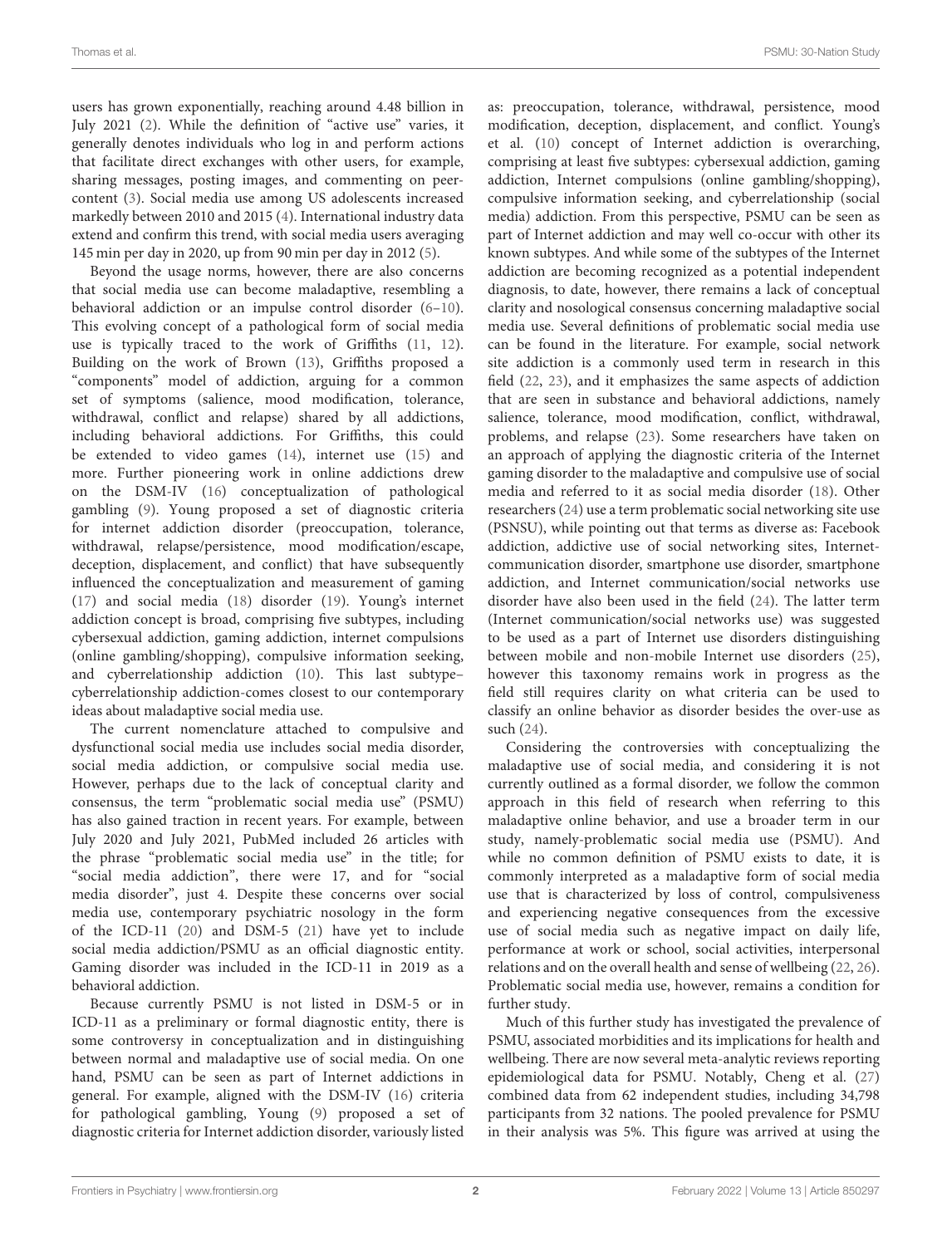most stringent screening criteria, counting only those individuals classified as experiencing "very severe symptoms". When relaxed criteria were used, the pooled prevalence rose to 13%, with a high degree of international variability. Cheng et al. also grouped nations by national cultural values, specifically, the degree to which each society emphasized individualist (independence) vs. collectivist (interdependence) values [\(28\)](#page-9-25). Rates of PSMU were significantly higher among collectivist (e.g., Japan, India, Taiwan) populations (31%) compared to their individualist (e.g., USA, UK, Australia) counterparts (14%). The influence of cultural values on PSMU remains an area for future research [\(27\)](#page-9-24).

Another meta-analysis explored gender-related differences in PSMU and gaming disorder [\(29\)](#page-9-26). This analysis included 53 independent studies, including 82,440 participants from 21 nations/regions. Across the whole sample, there were relatively higher levels of PSMU among women (small effect size), while men were more likely to meet the screening criteria for gaming disorder (moderate effect size). Again, however, these findings demonstrated significant international variability. For example, India's pattern showed larger gaming disorder effects in females and PSMU in males [\(29\)](#page-9-26). Similarly, for PSMU, gender-related differences in effect sizes were larger in Asian nations than their European and North American counterparts. These findings, again, highlight the need for studies to get beyond single nation data and explore PSMU internationally and cross-culturally.

Beyond meta-analytic studies, extensive multinational primary research studies of PSMU are scarce. However, Boer et al. [\(30\)](#page-9-27) explored data from the 2017/2018 Health Behaviors in School-aged Children (HBSC) survey. This multinational survey assessed PSMU and wellbeing (life satisfaction, school satisfaction, family and peer-support) among 154, 981 adolescents across 29, primarily, European countries [\(30\)](#page-9-27). The average PSMU prevalence across territories was 7.38%, ranging from 14.17% for Spain to a low of 3.22% for the Netherlands. PSMU was, without exception, negatively associated with poorer scores across all the wellbeing domains. This study also looked at "intense social media use", defined as high-frequency use, without behavioral addiction symptomatology. Across all nations, 34.03% of adolescents were categorized as intense users. Unlike PSMU, however, intense use was not unequivocally associated with poorer wellbeing. In those nations where intense social media use was a norm (high prevalence of intense users), it was even associated with higher levels of wellbeing. This study highlights the critical distinction between frequent/intense and problematic use, where frequent use is not necessarily problematic and may even be associated with better wellbeing in specific contexts. Rather than frequency/intensity of use, features such as loss of control and preoccupation are more likely to underpin PSMU's observed association with poorer wellbeing [\(30\)](#page-9-27).

While shedding important light on PSMU, these studies have several limitations. First, the individual studies included in the meta-analyses were undertaken in different years, at different times of the year. These temporal differences may impact findings, especially when attempting to compare nations, regions, or cultures. Furthermore, the current conceptual ambiguity surrounding PSMU means that the pooled studies frequently rely on different screening tools to identify cases. This may introduce variations due to methods used. Furthermore, most of the individual studies in the pooled meta-analyses focus on young people (school and college-age students), disproportionately from Europe and North America [\(29\)](#page-9-26). This Western focus is also true of the one large multinational study we were able to identify.

The present study aims to address some of these previous limitations. Using multivariate logistic regression, it also aims to identify and clearly communicate the socio-demographic and attitudinal correlates of PSMU across a diverse multinational sample of adults aged 18 to 91. In addition, our study examines PSMU data from a multi-regional (Americas, Middle East, Africa, Asia) digital wellbeing survey administered to a sample of 15,000 adults across 30 territories within a 1-month data collection window. These multinational data provide an opportunity to identify and describe regional differences while exploring sociodemographic and attitudinal variables associated with PSMU. Based on previous research, we formulated the following research hypotheses about the PSMU and age of the participants as well as regarding the PSMU and national culture. Our first hypothesis is in line with Cheng et al. [\(27\)](#page-9-24) where we hypothesize that, after adjusting for other socio-demographic variables, collectivist nations will report higher rates of PSMU than their individualist counterparts. Similarly, in line with earlier research [\(31\)](#page-9-28), we predict higher rates of PSMU among participants from the younger age group. However, we make no specific directional predictions regarding PSMU's association with the study's other variables.

## **METHODS**

#### **Participants**

The 30-nation digital wellbeing survey (DWS) was commissioned by King Abdulaziz Center for World Culture (Ithra). Data collection was managed by PSB Insights, a global analytics consultancy with a 40-year track record in offering research and polling services across more than 100 countries. PBS routinely conduct extensive multinational surveys, a notable example being the annual Arab Youth Survey, currently in its 13th year. For the DWS, all materials were translated and back-translated from English into the majority language of each of the 30 participating territories. The samples in each nation were probability-based representative draws of 500 individuals. Participants were drawn at random from the pre-existing panels. Depending on the nation, panel sizes varied from 10s of thousands to millions. In each country, a representative sample of the adult population (18 years old and older) was ensured by applying demographic quotas (stratification), including age, gender, region, and nationality (in some countries). Potential participants were excluded if they were under 18 or not literate in the major language of the territory they reside in. Thus, the final survey was administered online to nationally representative samples of 500 internet-using adults within each participating territory. Respondents were drawn from existing participant banks (panels) with participation incentives offered following local practices. The final anonymized sample totaled 15,000 individuals, with all data collected between June 12th and July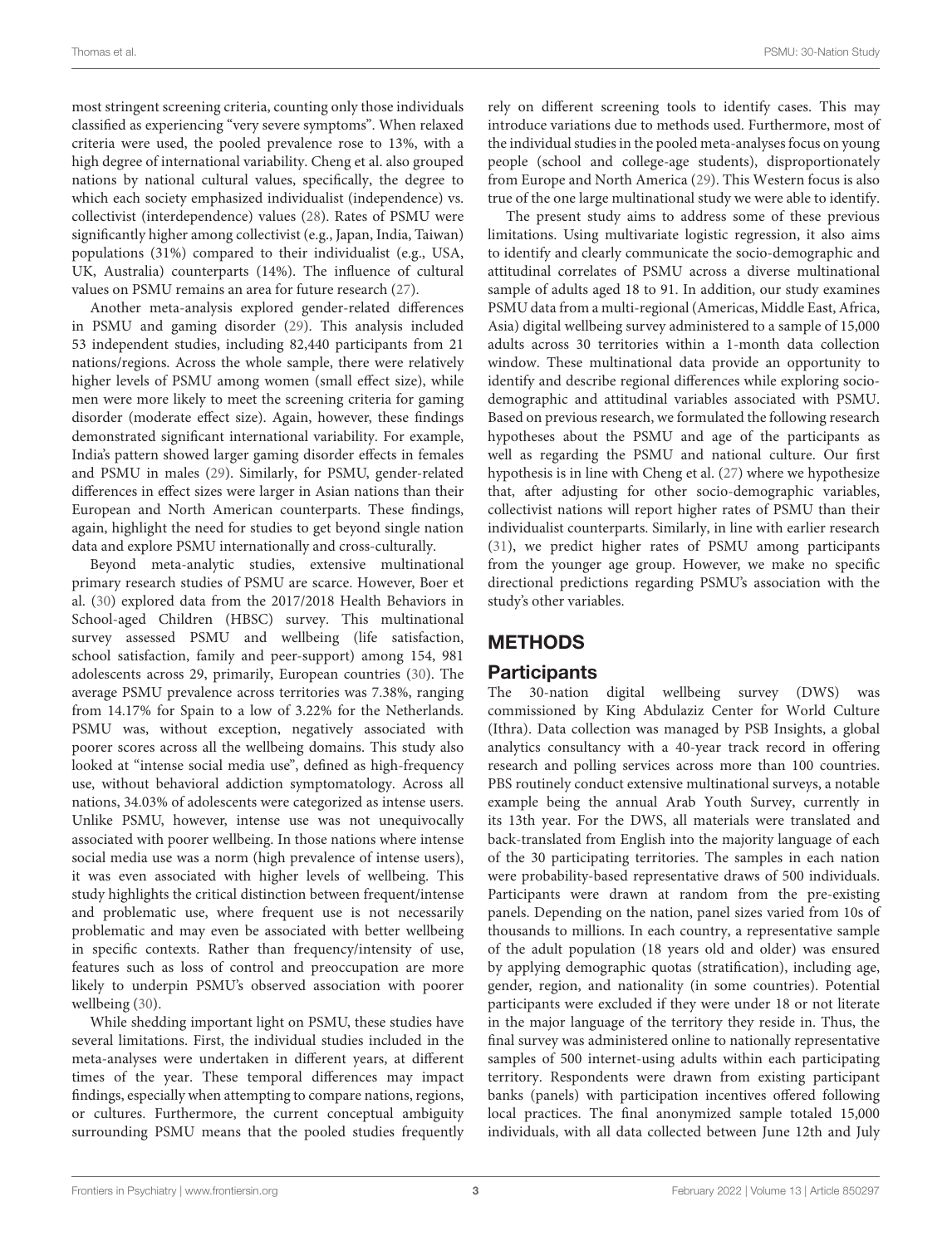study's main demographic variables.

| Variable                         | Frequency (%)<br>Whole<br>sample | Frequency (%)<br>Social media<br>user |
|----------------------------------|----------------------------------|---------------------------------------|
| Gender                           |                                  |                                       |
| Female                           | 7,201 (48.0%)                    | 5,254 (49.5%)                         |
| Male                             | 7,799 (52.0%)                    | 5,364 (50.5%)                         |
| Age group                        |                                  |                                       |
| Over 35 yrs.                     | 7,662 (51.1%)                    | 5,227 (49.2%)                         |
| 35 yrs. and under                | 7,338 (49.9%)                    | 5,391 (50.8%)                         |
| <b>Completed College</b>         |                                  |                                       |
| <b>No</b>                        | 6,950 (46.3%)                    | 4,731 (44.6%)                         |
| Yes                              | 8,050 (53.7%)                    | 5,887 (55.4%)                         |
| National culture                 |                                  |                                       |
| Individualist                    | 4,500 (30.0%)                    | 3,080 (29.0%)                         |
| Collectivist                     | 10,500<br>$(70.0\%)$             | 7,538 (70.9%)                         |
| Household income                 |                                  |                                       |
| High (above national median)     | 6,918 (46.1%)                    | 4,993 (47.0%)                         |
| Low (national median or less)    | 8,082 (53.9%)                    | 5,625 (53.0%)                         |
| Number of children under 18 yrs. |                                  |                                       |
| None                             | 7,757 (51.7%)                    | 5,230 (49.3%)                         |
| One                              | 3,374 (22.5%)                    | 2,543 (23.9%)                         |
| Two                              | 2,555 (17.0%)                    | 1,940 (18.3%)                         |
| Three-Five                       | 1,207 (8.0%)                     | 849 (8.0%)                            |
| More than 5                      | 107 (0.7%)                       | 56 (0.5%)                             |

<span id="page-4-0"></span>TABLE 1 | Sample characteristics: frequency counts and percentages for the

11th, 2021. Ithra's internal review board granted the ethical approval for the study (IRS 202171). Because the samples from each nation were drawn using probability-based random sampling method, and they were drawn from the representative existing panels of the data collection agency, it allows for the generalization of the findings to larger populations from which the national samples were drawn.

## Sample Characteristics

The median age of participants across the whole sample was 36 years (age range 27–50 years), 10,618 (70.8%) reported using social media. Social media users were slightly younger, Mdn = 35 (age range 27–48 years), than their non-using counterparts. **[Table 1](#page-4-0)** above displays additional sample characteristics.

#### **Measures**

The DWS is an extensive battery, including over 300 items spanning a broad range of demographics and digital wellbeing related topics. However, the present analysis focuses specifically on items related to social media use.

#### Problematic Social Media Use

The DWS contained eight items explicitly assessing problematic social media use. This content was based on simplifying items from the Bergen Social Media Addiction Scale [\(32\)](#page-9-29) and the Social Media Disorder Scale [\(18\)](#page-9-15). This simplification was deemed essential to facilitate content translation across multiple different languages. In line with Young's [\(9\)](#page-9-13) work on internet addiction, the unequivocal endorsement of at least five items/symptoms ("strongly agree") was used as a cut-off for the assignment of problematic use status. This cut-off is also aligned with existing DSM-5 criteria for diagnosing pathological gambling [\(33\)](#page-9-30). The eight items included on the DWS are listed in **[Table 2](#page-5-0)** in descending endorsement order.

#### Demographic Items

Individual-level demographic items included nationality (30 nations), gender, age, education level, number of children under 18 years of age, household income. Except for age, responses to these demographic items were nominal or ordinal data. For the present analysis, however, responses to most variables were dichotomized. This dichotomization gave us high (above the national median) vs. low household income (median or below), children vs. no children, completed college vs. never completed college and two age groups based on a median split: over 35 vs. 35 and under. Additionally, we included national culture data for each participant based on the Hofstede Insights scores for each nation [\(28\)](#page-9-25). Specifically, we included scores on the individualism dimension (0 to 100), which allowed us to categorize participants as belonging to either an individualist (individualism score  $> 50$ ) or a collectivist society. Based on Hofstede's quantitative model of national culture [\(28\)](#page-9-25), individualist societies are generally characterized by their emphasis on the "personal". In individualist societies, personal freedoms, and individual achievements are particularly important. People are expected to be independent, to take care of themselves and their immediate family, making their own choices. The opposite end of this dimension is referred to as collectivism. In contradistinction to individualist societies, collectivist societies are viewed as emphasizing group harmony over and above individual achievements. Interdependence rather than independence is valued, and the cohesion and wellbeing of the broader social group is given precedence over and above personal interest and individual gain. Some hallmarks of collectivist societies within this framework include living in larger extended families, and higher rates of consanguineous (cousin) marriage [\(34\)](#page-9-31). The dichotomization/categorization of continuous variables is commonly used in health research to stratify participants according to putative risk/resilience factors, thereby facilitating the development of easily communicated models of greatest need/highest risk [\(35\)](#page-9-32). However, for bivariate correlational analyses, we also retained and used the continuous values for individualism (scores range 13 to 91) and age (age range 18 to 91 years).

#### Attitudinal and Behavioral Items

In addition to demographics, the survey also captured information about self-reported social media use and attitudes toward this technology. The survey asked about daily usage patterns: time spent (per day) on social media. The response options ranged from "<10 min per day" to "4 h or more per day". The survey also asked participants what impact social media had on their quality of life. Quality of life was not assessed as a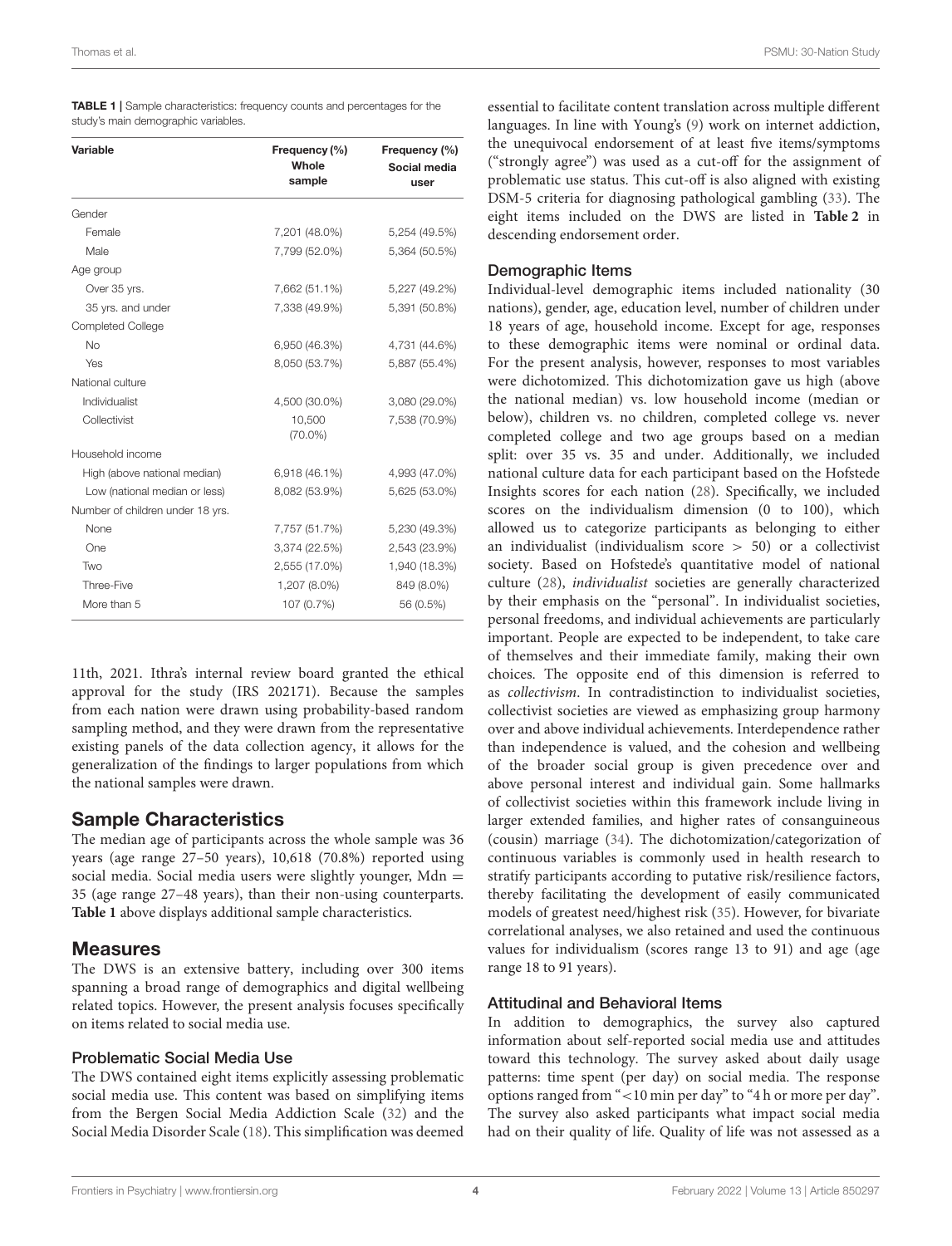<span id="page-5-0"></span>

| Item                                                                                                                                      | Symptom             | М    | <b>SD</b> |
|-------------------------------------------------------------------------------------------------------------------------------------------|---------------------|------|-----------|
| I normally use social media for longer than I initially intended                                                                          | Persistence         | 2.72 | 1.030     |
| I sometimes find it difficult to disconnect from social media                                                                             | Persistence         | 2.46 | 1.059     |
| I spend less time than I should doing other day to day activities (such as household chores), because of the time I spend on social media | <b>Displacement</b> | 2.39 | 1.041     |
| I have fewer other interests (such as hobbies and other entertainment activities) because of using social media                           | <b>Displacement</b> | 2.38 | 1.044     |
| I need to spend increasing amounts of time engaged on social media to enjoy it                                                            | Tolerance           | 2.22 | 1.010     |
| I feel irritability, anxiety or sadness when I stop using social media or can't use it                                                    | Withdrawal          | 2.05 | 1.029     |
| I have misled friends, family members, or others about the amount of time I spend using social media.                                     | Deception           | 1.94 | 1.016     |
| Using social media has caused problems between me and my family/friends.                                                                  | Conflict            | 1.93 | 1.001     |

The internal reliability for the PSMU measure in the present study was good, Chronbach's  $\alpha = 0.878$ .

separate variable. The respondents were asked to report whether they felt that social media impacted their quality of life by either improving or reducing it. The response options to this item were: "it generally improves my quality of life" or "it generally reduces my quality of life". Finally, participants were also asked if they had ever successfully undertaken an intentional period of abstinence (detox) from social media. For the present analysis, all responses to these variables were again dichotomized. This categorization gave us intense/frequent users (2 h or more per day) vs. infrequent users (<2 h per day), those who felt social media improved their quality of life (QoL) vs. reduced their QoL, and those who had and had not successfully abstained from social media for at least 1 week.

#### Analysis

Descriptive and inferential analyses were conducted to examine the hypotheses and to reach the objectives of the study. First, means along with the standard deviations, and where appropriate, medians with interquartile range were calculated for all the continuous variables. The proportion scores were calculated for the categorical variables. Independent sample Ttest along with the Cohen's d effect size estimates were used to examine the group differences (gender, national culture) for PSMU scores. Inferential analyses allowed us to examine the relationships between potential predictors and PSMU. Pearson's bivariate correlation coefficients were calculated to test the associations between continuous variables. Bivariate and multivariate logistic regressions were conducted to examine the predictors of PSMU across individual sets of associations followed by adjusted analyses in which the associations were adjusted for covariates. Bivariate and multivariate logistic regressions were conducted with R (R Core Team, 2020), using generalized linear models in the base package.

#### RESULTS

#### Descriptive Analysis

PSMU scores were normally distributed ( $M = 17.98$ ,  $SD = 6.00$ ), while age was slightly left-skewed due to a larger number of relatively young people in the sample ( $Mdn = 35.0$ , IQR = 21.0). The mean number of PSMU symptoms strongly endorsed was 1.16 ( $SD = 1.75$ ). The percentage of participants scoring above the PSMU cut-off (strong endorsement of 5 or more of the eight symptoms) was 6.82%. Mean PSMU scores by nation are detailed in **[Table 3](#page-6-0)**. A further breakdown of PSMU percentages by socio-demographic and attitudinal variables are detailed in **[Table 4](#page-7-0)**.

#### Gender-Related Differences, National Culture, and Age

An exploration of gender-related differences for PSMU scores found that men ( $M = 18.08$ ,  $SD = 5.99$ ) and women ( $M = 17.89$ ,  $SD = 6.01$ ) experienced similar levels of PSMU. An independent samples t-test confirmed that these marginal differences in PSMU scores were not statistically significant. There were, however, minimal but statistically significant gender-related differences at the item/symptom level, with males reporting higher scores than their female counterparts for specific PSMU items relating to (2) tolerance, (4) conflict and (5) deception. Conversely, females reported higher scores than males for (6) persistence. Details of items showing gender-related differences are reported in **[Table 5](#page-7-1)**.

Exploring PSMU scores and national culture (collectivist vs. individualist) revealed that participants in collectivist nations  $(M = 19.05, SD = 5.61)$  generally scored higher than their individualist counterparts  $(M = 15.39, SD = 6.14)$ . An independent samples T-test demonstrated that these group differences were statistically significant,  $t(10,616) = -29.65$ , p  $<$  0.001,  $d = -0.63$ . This finding was also replicated at the PSMU item level, with the collectivist group scoring higher than their individualist counterparts on all items,  $p < 0.001$  in all instances, with effect sizes ranging from Cohen's  $d = 0.3$  to 0.6. We also conducted a Pearson's bivariate correlation between the continuous values for individualism, PSMU scores and age. As hypothesized, individualism scores were negatively correlated with PSMU,  $r(10,616) = -0.275$ ,  $p < 0.001$ . Similarly, PSMU scores were negatively correlated with age,  $r(10,616) = -0.332$ ,  $p$ < 0.001, Finally, age was positively correlated with individualism  $r(10,616) = 0.384$ ,  $p < 0.001$ . While adjusting for covariates, we undertook bivariate and multivariate logistic regression to explore these data further. This analysis also allows us to communicate an easily comprehended statistical risk model [\(35\)](#page-9-32).

#### Regression Analysis

Bivariate and multivariate logistic regressions were conducted with R (R Core Team, 2020), using generalized linear models in the base package. A binary logistic regression model was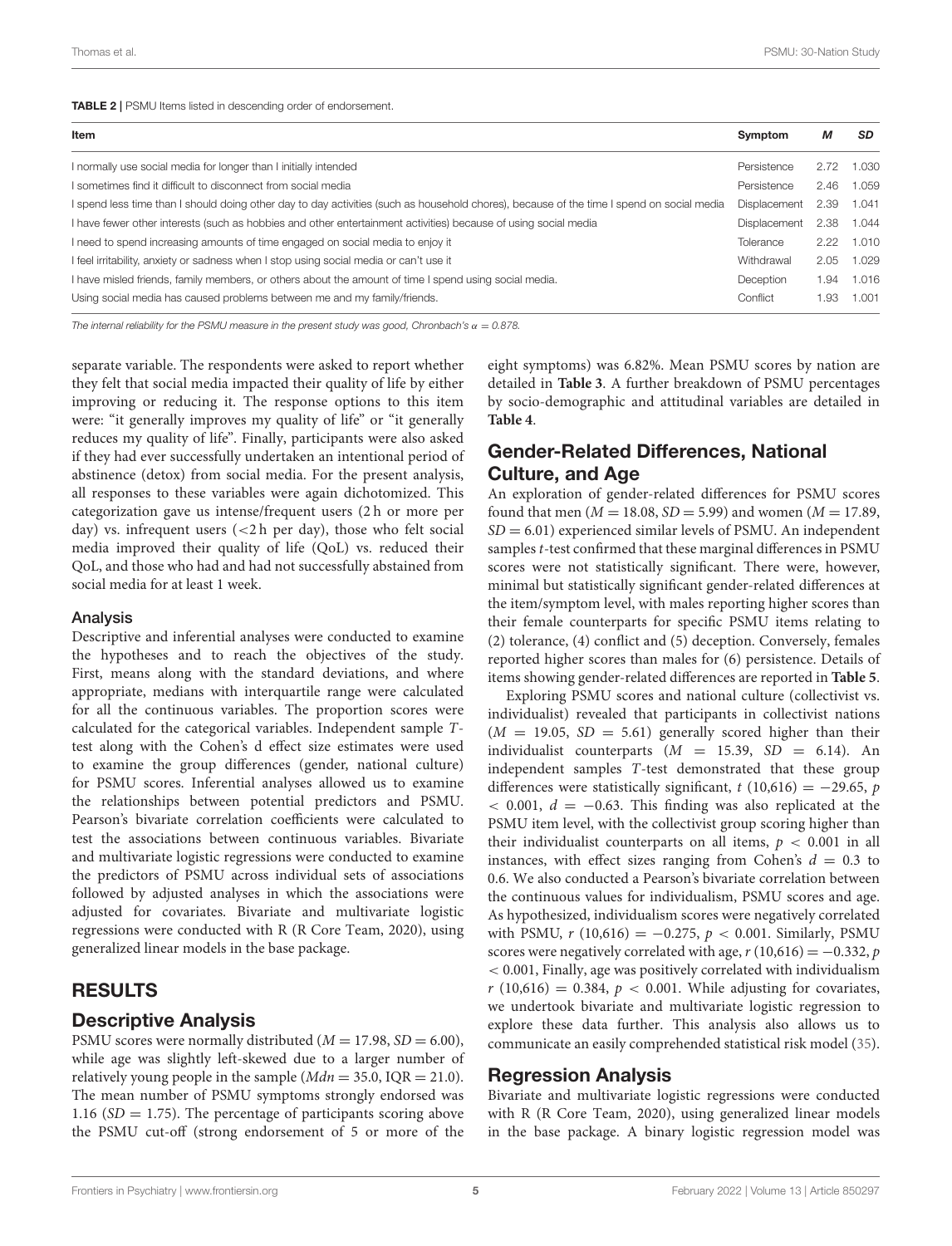<span id="page-6-0"></span>TABLE 3 | Mean PSMU by nation in descending order of percentage above the cut-off.

| <b>Nation</b> | N   | М      | <b>SD</b> | % PSMU |
|---------------|-----|--------|-----------|--------|
| India         | 369 | 21.631 | 6.406     | 18.4   |
| Pakistan      | 330 | 20.555 | 5.580     | 13.6   |
| Indonesia     | 341 | 19.023 | 5.686     | 11.7   |
| Ghana         | 416 | 19.762 | 5.462     | 10.8   |
| Kuwait        | 320 | 20.153 | 5.150     | 10     |
| <b>UAE</b>    | 323 | 20.087 | 5.226     | 9.9    |
| Egypt         | 380 | 21.045 | 4.553     | 9.7    |
| South Africa  | 423 | 18.478 | 5.900     | 9.2    |
| Kenya         | 435 | 19.32  | 5.335     | 9.2    |
| Mexico        | 399 | 17.278 | 6.121     | 8.5    |
| Saudi Arabia  | 316 | 20.737 | 4.955     | 7.9    |
| Nigeria       | 430 | 19.193 | 5.127     | 7.7    |
| Algeria       | 329 | 19.283 | 5.159     | 7.3    |
| Turkey        | 385 | 19.906 | 4.769     | 7.3    |
| <b>Brazil</b> | 391 | 17.829 | 5.548     | 6.4    |
| China         | 341 | 21.150 | 4.886     | 6.2    |
| Germany       | 287 | 14.387 | 6.594     | 5.6    |
| France        | 310 | 15.168 | 6.100     | 5.5    |
| US            | 330 | 15.476 | 6.615     | 4.7    |
| Colombia      | 376 | 16.689 | 5.387     | 4      |
| Russia        | 360 | 17.211 | 5.735     | 3.9    |
| Japan         | 255 | 16.898 | 5.389     | 3.9    |
| Singapore     | 364 | 19.184 | 5.189     | 3.3    |
| Sweden        | 346 | 14.269 | 5.796     | 3.2    |
| Argentina     | 385 | 15.956 | 5.312     | 3.1    |
| Australia     | 355 | 15.397 | 5.981     | 3.1    |
| Canada        | 327 | 14.945 | 5.869     | 2.4    |
| Italy         | 351 | 14.752 | 5.681     | 2.3    |
| UK            | 351 | 14.761 | 5.705     | 2      |
| South Korea   | 293 | 17.038 | 5.643     | 1.7    |

used to predict PSMU status (strong endorsement of 5 or more PSMU symptoms), computing bivariate odds ratios (OR) and multivariate adjusted odds ratios (AOR) for all predictor variables. The predictor variables were age group, gender, national culture, household income bracket, education, parent status (having children under 18 years old), social media use-time status, history of successful abstention attempts and perceived impact of social media on the quality of life (QoL). The specifics of this analysis are detailed in **[Table 4](#page-7-0)**.

#### **DISCUSSION**

This work explored problematic social media use (PSMU) across 30 nations. Beyond describing international variation in prevalence, the study also sought to identify several sociodemographic and attitudinal correlates of PSMU in adult population. Such an analysis contributes to our understanding of this emerging phenomenon that has implications for psychological wellbeing [\(9,](#page-9-13) [10,](#page-9-6) [12,](#page-9-8) [15\)](#page-9-11).

In line with previous multinational studies [\(27,](#page-9-24) [30\)](#page-9-27), rates of PSMU varied greatly between nations. In the present study, PSMU rates varied from a high of 18.4% for India to a low of 1.7% for South Korea. Some of this variation may be explicable in terms of population age. For example, according to UN data, the median age in India, as of 2020, is 28.4, while South Korea's median age is 43.7. This difference is reflected in our sample, with the mean age for Indian respondents being 35.2, while the South Koreans were significantly older, 44.4. However, regardless of individual age, living in a nation with a relatively youthful or relatively aging population may impact the frequency or style of social media use. For example, social media use may become more broadly normalized across all age groups in a more youthful national population.

Another possible explanation for the international variability in PSMU prevalence is the differing internet penetration rates, that is, the number of internet connections per head of population. Boer et al. [\(30\)](#page-9-27) suspected that national internet penetration rates might influence the prevalence of PSMU. However, they found no such association across 29 nations. Furthermore, South Korea has one of the highest internet penetration rates in the world. It is also worth noting that over the past decade, the South Korean government have been aggressively responsive to the issue of internet addiction, viewing it as a serious social and public health problem [\(36\)](#page-9-33). The South Korean government was an innovator and early adopter of public policy aimed at curbing problematic internet use, with measures such as "Internet Shutdown" and "Cooling Off" aimed at limiting adolescents' nocturnal online activities [\(37\)](#page-9-34). Perhaps the lower rates of PSMU observed for South Korea in the present study are partly due to this proactive approach to the issue.

Beyond the median age of the population and internetrelated public policy, there are likely to be other within-country factors responsible for the international variability in prevalence. National culture is one such candidate variable. To test our hypothesis about the cultural differences between the nations, we examined the scores of PSMU across the 30 nations that took part in this survey. Being from a collectivist society was predictive of PSMU. Looking at the nations with the highest rates of PSMU, the top 50% are all categorized as having collectivist national cultures [\(28\)](#page-9-25). Furthermore, four of the five nations with the lowest rates of PSMU are individualist. This pattern of findings aligns with Cheng et al. [\(27\)](#page-9-24), where data from a large multinational metaanalysis demonstrated a similar pattern of heightened PSMU among participants from relatively collectivist nations. It might be that the values and obligations associated with collectivism such as, compliance to social norms (fitting-in) and maintaining close kinship connections [\(38\)](#page-9-35), drives a more compulsive style of social media use in such societies, leading to higher rates of PSMU. These ideas are certainly an area for future research.

Looking at the whole sample, we could also identify six robust predictors (in the statistical sense) of PSMU across nations. Foremost among these was time spent on social media. After adjusting for all other variables in the model, those who reported spending 2 hours (intense users) or more per day on social media were more than twice as likely to score above the PSMU cutoff. Several earlier studies also report this association [\(6,](#page-9-5) [18,](#page-9-15) [39\)](#page-9-36).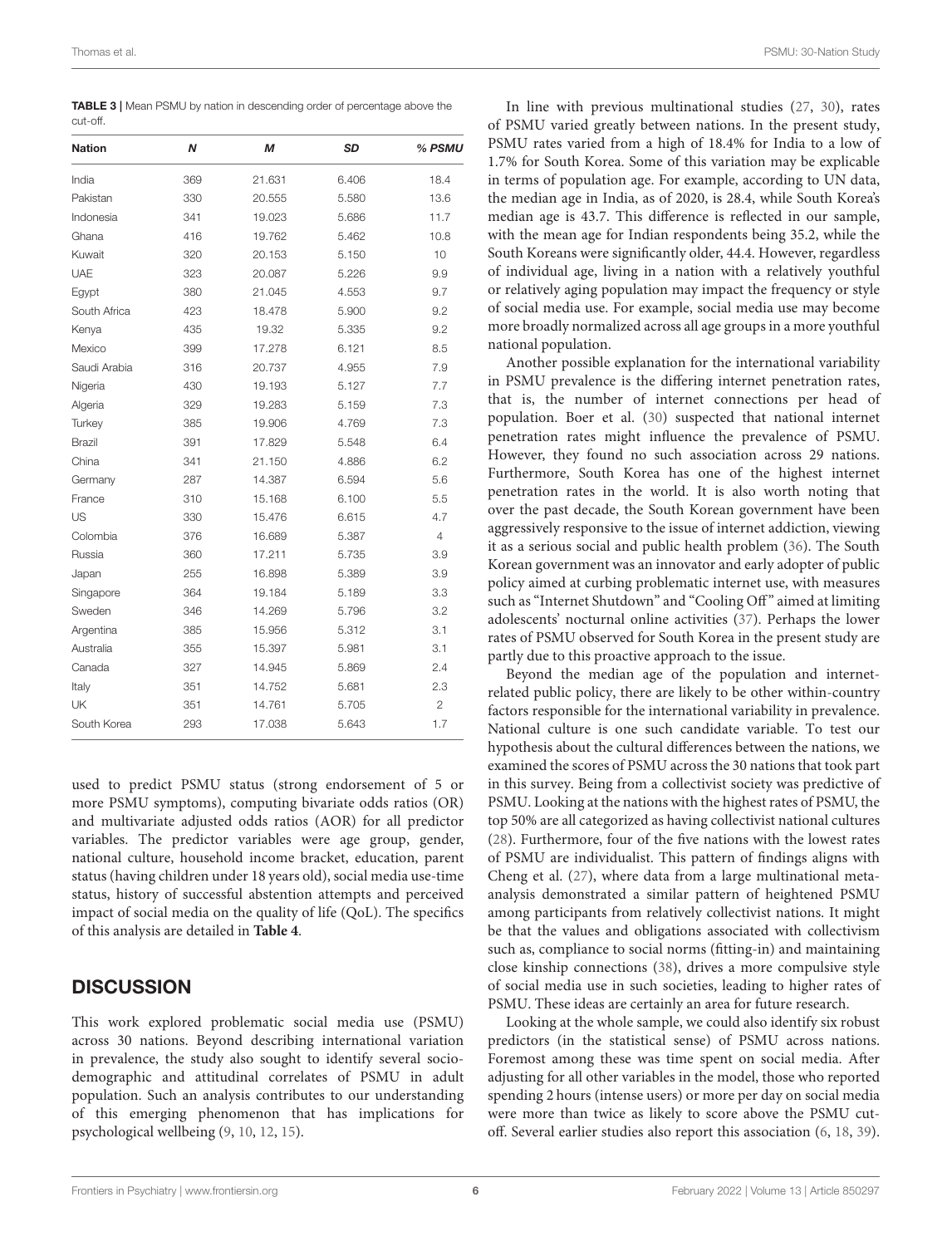<span id="page-7-0"></span>TABLE 4 | Bivariate and multivariate logistic regression predicting PSMU scores above cut-off.

|                            |                  | <b>PSMU</b> | Odds ratio             | Adjusted odds ratio    |
|----------------------------|------------------|-------------|------------------------|------------------------|
|                            | $\boldsymbol{N}$ | N(%)        |                        |                        |
| Over 35                    |                  |             |                        |                        |
| Yes                        | 5,199            | 245 (4.7%)  |                        |                        |
| <b>No</b>                  | 5,386            | 477 (8.9%)  | 1.965 (1.676-2.303)*** | 1.246 (1.032-1.505)*   |
| Gender                     |                  |             |                        |                        |
| Male                       | 5,355            | 361 (6.7%)  |                        |                        |
| Female                     | 5,230            | 361 (6.9%)  | 1.026 (0.882-1.193)    | 1.029 (0.866-1.222)    |
| <b>National culture</b>    |                  |             |                        |                        |
| Individualist              | 3,047            | 125 (4.1%)  |                        |                        |
| Collectivist               | 7,222            | 527 (7.9%)  | 2.011 (1.649-2.452)*** | 1.537 (1.190-1.985)*** |
| <b>Household income</b>    |                  |             |                        |                        |
| High                       | 4,975            | 312 (6.3%)  |                        |                        |
| Low                        | 5,610            | 410 (7.3%)  | 1.123 (1.012-1.371)*   | 1.082 (0.906-1.291)    |
| <b>Completed college</b>   |                  |             |                        |                        |
| <b>No</b>                  | 4,717            | 323 (6.8%)  |                        |                        |
| Yes                        | 5,868            | 399 (6.8%)  | 1.008 (0.865-1.172)    | 1.123 (0.938-1.344)    |
| Children under 18          |                  |             |                        |                        |
| No                         | 5,202            | 257 (4.9%)  |                        |                        |
| Yes                        | 5,383            | 465 (8.6%)  | 1.819 (1.554-2.129)*** | 1.535 (1.273-1.850)*** |
| Daily use-time             |                  |             |                        |                        |
| Low $(< 2 h)$              | 3,027            | 84 (2.8.%)  |                        |                        |
| High $(>=2 h)$             | 7,558            | 638 (8.4%)  | 3.230 (2.563-4.072)*** | 2.403 (1.819-3.176)*** |
| <b>Abstention attempts</b> |                  |             |                        |                        |
| Yes                        | 2,281            | 142 (6.2%)  |                        |                        |
| <b>No</b>                  | 8,304            | 580 (7.0%)  | 2.167 (1.835-2.560)*** | 1.321 (1.101-1.584)**  |
| <b>Impact on QoL</b>       |                  |             |                        |                        |
| Improved                   | 7,783            | 467 (6.0%)  |                        |                        |
| Reduced                    | 2,802            | 255 (9.1%)  | 1.567 (1.336-1.838)*** | 1.818 (1.517-2.183)*** |

Adjusted Odds Rartio model included all variables listed above, Ns ranged from 10,585 to 10,618 due to occasional missing data.

\*\*\*  $< 0.001$ .

\*\*  $< 0.01$ .

 $* < 0.05.$ 

<span id="page-7-1"></span>TABLE 5 | PSMU items with statistically significant gender-related differences.

| Item           | Content                                                                                              |          | D       | Cohen's d |
|----------------|------------------------------------------------------------------------------------------------------|----------|---------|-----------|
| $\overline{2}$ | I need to spend increasing amount of time engaged on social media in order to enjoy it               | 4.209    | < 0.001 | 0.082     |
| 4              | Using social media has caused problems between me and my friends and family                          | 2.973    | 0.003   | 0.058     |
| 5              | I have misled friends, family members, or others about the amount of time I spend using social media | 3.277    | 0.001   | 0.064     |
| 6              | I normally use social media for longer than I initially intended                                     | $-2.638$ | 0.008   | $-0.051$  |

However, within the present study design, it is not possible to distinguish cause from consequence. Time spent on social media may result from having developed problematic usage patterns. It might equally be a precondition or precursor to the development of PSMU among the vulnerable. The vast majority of intense users did not score above the PSMU cut-off, and previous research has even reported a positive association between intense social media use and wellbeing in specific contexts where intense use is relatively normative [\(30\)](#page-9-27). Similarly, in the present analysis, although uncommon, some of the infrequent users also reported PSMU. What constitutes intense use is likely to vary across time and place and between individuals. For some people, 30 min of social media use may be highly ego-dystonic, likely to cause distress for themselves and significant others.

Other attitudinal and behavioral predictors included viewing social media as detrimental to one's quality of life and having never successfully attempted to abstain (detox) from social media. Like "time-spent on social media", the inability or unwillingness to complete a period of abstinence can be viewed as a consequence of PSMU. Conversely, it might also be argued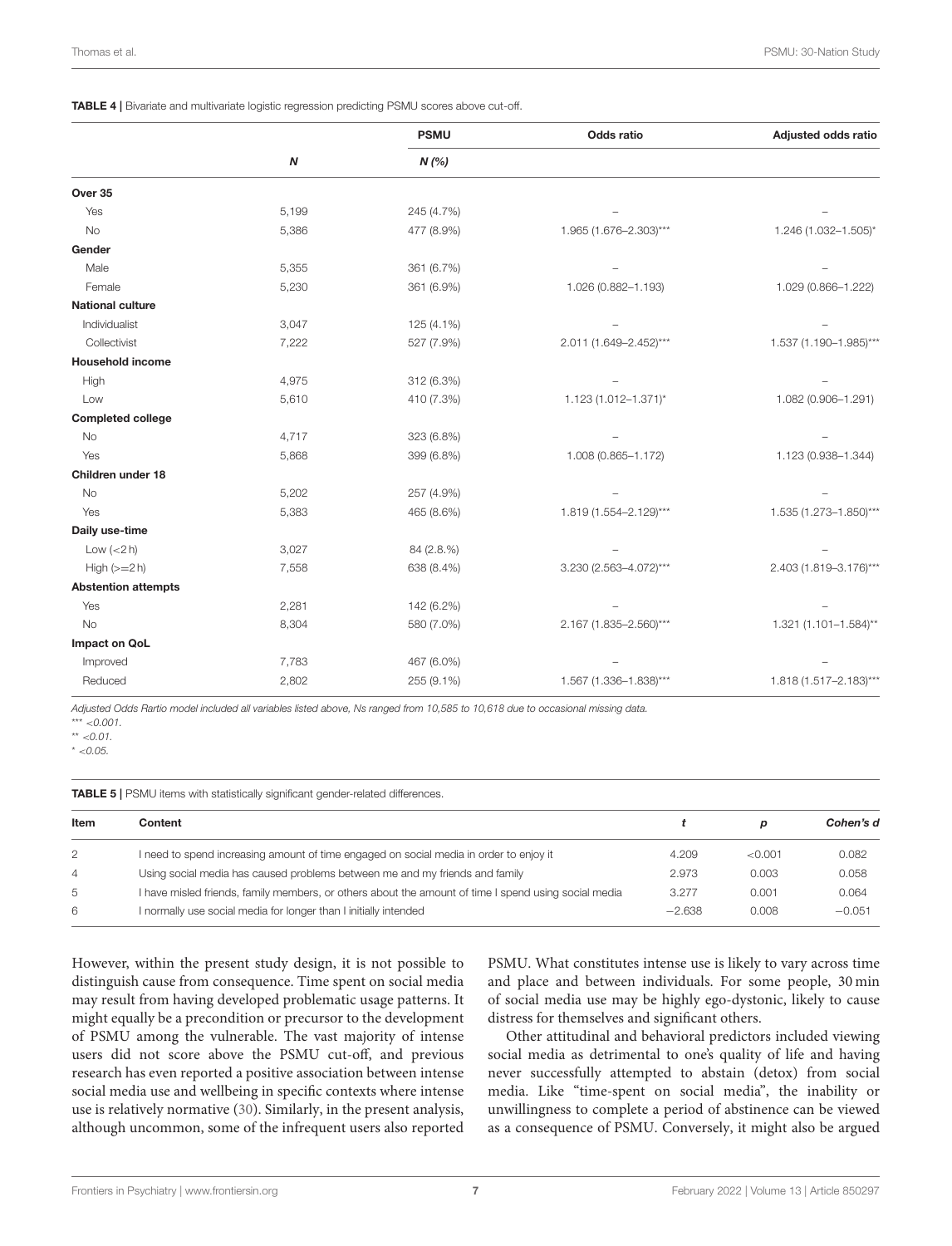that consciously imposing periods of abstinence (prolonged breaks) on oneself offer some protection against social media use becoming problematic. In contrast, the association between perceptions of social media as negatively impacting one's quality of life is most simply explained as a possible consequence of PSMU.

We have also tested the hypothesis that PSMU is associated with younger age. Our findings showed that amongst the influential socio-demographic predictors of PSMU were younger age group, national culture and parenthood (being a parent to a minor). The association with younger age (adolescence) has been widely reported [\(31\)](#page-9-28) and perhaps reflects generational differences in early exposure and early adoption of such emerging technologies. Although statistically significant, the age group difference in the present study had the lowest of all the adjusted odds ratios (1.2). As earlier generations increasingly adopt social media in existing users age, these age-related differences for PSMU may well fade.

The fact that parenthood was predictive of PSMU is interesting. Unfortunately, we cannot identify any previous studies that have included this as a variable, perhaps due to the pervasive focus on adolescents. In explaining the present finding, we propose that the stress associated with parenting may lead to PSMU as a form of mood-modification or escape strategy.

There is a growing body of evidence detailing lower levels of subjective wellbeing and higher stress levels among parents compared to nonparents [\(40\)](#page-9-37). These higher stress levels are variously attributed to the time/role demands, financial burden and sleep deprivation associated with parenthood [\(40\)](#page-9-37).

Finally, being from a collectivist society was predictive of PSMU. As discussed above, this is a finding that merits further research, and it might be that collectivist family structures and communication patterns increase the risk of PSMU.

While this study sheds new multinational cross-generational light on our understanding of PSMU, it also has several significant limitations. Firstly, the cross-sectional and correlational design means that any discussion about causation is, at best, tentative/speculative. The measure of time spent online in our study was a self-reported estimate that may potentially carry some bias. Future studies should seek opportunities to utilize objective measures of online behavior, such as using the specialized monitoring software. Using an adapted/original 8 item PSMU measure limits meaningful cross-study comparisons. Although the PSMU measure used had good face validity, and the items were drawn from well-validated existing tools, the percentage of PSMU are not directly interpretable in the context of earlier research. However, the primary aim of the present study was to look at variation between nations and identify potentially helpful correlates as a preliminary step toward informing public policy and health initiatives aimed at reducing PSMU incidence and prevalence. In our study, we did not have a variable measuring such important sociodemographic characteristic as the place of residence. Therefore, we recommend that future studies examining the cultural differences in the context of PSMU should include such a variable in their analysis to allow a thorough examination of cultural differences.

Based on our findings and the mentioned above limitations, we propose the following directions for future studies. Further studies could explore the role of culture in PSMU and perhaps examine the role of culture also in the context of other online behaviors such as internet gaming. This will allow to ascertain the observed differences and to better understand the mechanisms behind the differing risks in people from individualist vs. collectivist societies. Another area of exploration that warrants further research is related to our finding of the role of parenthood (being a parent of a minor) in PSMU. Future studies could examine what aspects of parenthood appear to drive the possible risks of PSMU associated with parenting or examine whether PSMU is a manifestation of maladaptive parenting practices or perhaps a result of other factors, such as parental psychological wellbeing.

### DATA AVAILABILITY STATEMENT

The datasets presented in this article are not readily available because the ethical approval for the study requires that only anonymized data may be shared on request with verified researchers. Requests to access the datasets should be directed to Prof. Justin Thomas, Justin.Thomas@zu.ac.

#### ETHICS STATEMENT

The studies involving human participants were reviewed and approved by Ithra's Internal Review Board (IRS 202171). The patients/participants provided their written informed consent to participate in this study.

## AUTHOR CONTRIBUTIONS

JT contributed to conception of the project, analysis, and drafting of the manuscript. MV contributed to submission and review process. FA, BA, and YA contributed to the data collection and drafting of the manuscript. All authors contributed to the article and approved the submitted version.

## FUNDING

This study was funded by King Abdulaziz Center for World Culture (Ithra). Ithra is a non-profit organization dedicated to advancing human potential through culture and creativity.

## ACKNOWLEDGMENTS

We acknowledge Sync, ASDA'A BCW and PSB Insights for their role in steering the study design and data collection.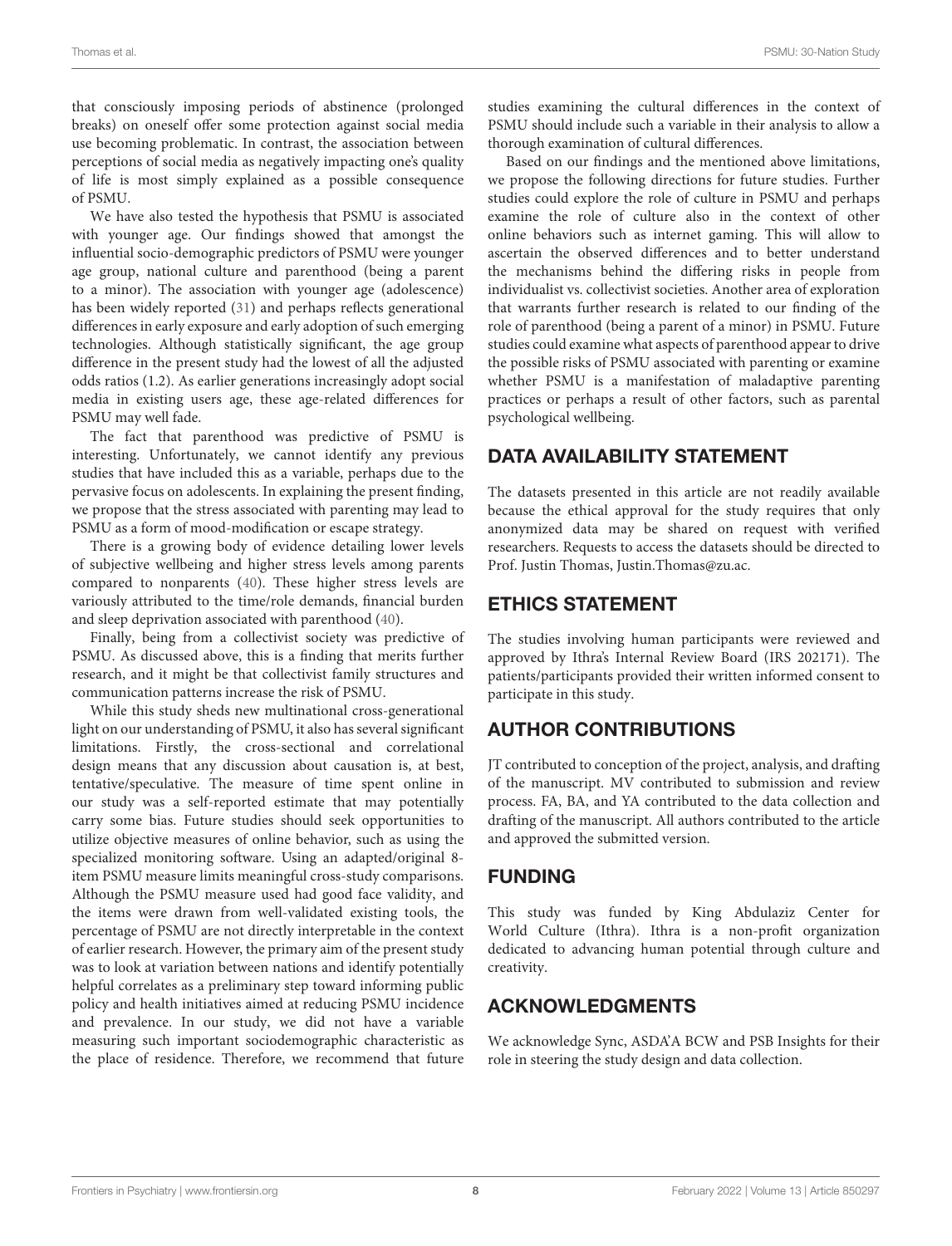#### **REFERENCES**

- <span id="page-9-0"></span>1. Postman N. Technopoly: The Surrender of Culture to Technology. New York, NY: Vintage (1993). p. 8.
- <span id="page-9-1"></span>2. Datareportal. Global Social Media Stats. Datareportal (2021).
- <span id="page-9-2"></span>3. Verduyn P, Lee DS, Park J, Shablack H, Orvell A, Bayer J, et al. Passive Facebook usage undermines affective wellbeing: experimental and longitudinal evidence. J Exp Psychol Gen. (2015) 144:480–8. doi: [10.1037/xge0000057](https://doi.org/10.1037/xge0000057)
- <span id="page-9-3"></span>4. Twenge JM, Joiner TE, Rogers ML, Martin GN. Increases in depressive symptoms, suicide-related outcomes, and suicide rates among U.S. adolescents after 2010 and links to increased new media screen time. Clin Psychol Sci[. \(2018\) 6:3–17. doi: 10.1177/2167702617](https://doi.org/10.1177/2167702617723376) 723376
- <span id="page-9-4"></span>5. Statistica. Daily Time Spent on Social Networking by Internet Users Worldwide from 2012 to 2020. Statistica (2021).
- <span id="page-9-5"></span>6. Boer M, Stevens GWJM, Finkenauer C, de Looze ME, van den Eijnden RJJM. Social media use intensity, social media use problems, and mental health among adolescents: investigating directionality and mediating processes. Comput Hum Behav. (2021) 116:106645. doi: [10.1016/j.chb.2020.106645](https://doi.org/10.1016/j.chb.2020.106645)
- 7. Casale S. Problematic social media use: conceptualization, assessment and trends in scientific literature. Addict Behav Rep. (2020) 12:100281. doi: [10.1016/j.abrep.2020.100281](https://doi.org/10.1016/j.abrep.2020.100281)
- 8. Chegeni M, Shahrbabaki PM, Shahrbabaki ME, Nakhaee N, Haghdoost A. Why people are becoming addicted to social media: a qualitative study. *J Educ* Health Promot. (2021) 10:175. doi: [10.4103/jehp.jehp\\_1109\\_20](https://doi.org/10.4103/jehp.jehp_1109_20)
- <span id="page-9-13"></span>9. Young KS. Internet addiction: the emergence of a new clinical disorder. Cyberpsychology Behav Soc Netw. (1998) 1:237– 44. doi: [10.1089/cpb.1998.1.237](https://doi.org/10.1089/cpb.1998.1.237)
- <span id="page-9-6"></span>10. Young KS. Internet addiction: evaluation and treatment. BMJ. (1999) 319(Suppl S4):9910351. doi: [10.1136/sbmj.9910351](https://doi.org/10.1136/sbmj.9910351)
- <span id="page-9-7"></span>11. Griffiths MD. Nicotine, tobacco and addiction. Nature. (1996) 384:18. doi: [10.1038/384018a0](https://doi.org/10.1038/384018a0)
- <span id="page-9-8"></span>12. Griffiths M. A "components" model of addiction within a biopsychosocial framework. J Subst Use. (2005) 10:191–7. doi: [10.1080/14659890500114359](https://doi.org/10.1080/14659890500114359)
- <span id="page-9-9"></span>13. Brown RIF. Some contributions of the study of gambling to the study of other addictions. In: Eadington WR, Cornelius J, editors. Gambling Behavior and Problem Gambling. Reno, NV: University of Nevada Press (1993). p. 241–72.
- <span id="page-9-10"></span>14. Griffiths MD. Gambling and Gaming Addictions in Adolescence. Leicester: British Psychological Society/Blackwell. (2002).
- <span id="page-9-11"></span>15. Griffiths M. Internet addiction-time to be taken seriously? Addict Res. (2000) 8:413–8. doi: [10.3109/16066350009005587](https://doi.org/10.3109/16066350009005587)
- <span id="page-9-12"></span>16. American Psychiatric Association. Diagnostic and statistical manual of mental disorders: DSM-IV. Washington, DC: American Psychiatric Association (1994).
- <span id="page-9-14"></span>17. Pontes HM, Griffiths MD. Measuring DSM-5 internet gaming disorder: development and validation of a short psychometric scale. Comput Hum Behav. (2015) 45:137–43. doi: [10.1016/j.chb.2014.12.006](https://doi.org/10.1016/j.chb.2014.12.006)
- <span id="page-9-15"></span>18. van den Eijnden RJJM, Lemmens JS, Valkenburg PM. The social media disorder scale. Comput Hum Behav. (2016) 61:478– 87. doi: [10.1016/j.chb.2016.03.038](https://doi.org/10.1016/j.chb.2016.03.038)
- <span id="page-9-16"></span>19. Petry NM, Rehbein F, Gentile DA, Lemmens JS, Rumpf HJ, Mößle T, et al. An international consensus for assessing internet gaming disorder using the new DSM-5 approach. Addiction. (2014) 109:1399–406. doi: [10.1111/add.12457](https://doi.org/10.1111/add.12457)
- <span id="page-9-17"></span>20. World Health Organization. International Classification of Diseases for Mortality and Morbidity Statistics (11th Revision). WHO (2018).
- <span id="page-9-18"></span>21. American Psychiatric Association. Diagnostic and Statistical Manual of Mental Disorders: DSM-5. Association AP, editor. Arlington, VA: American Psychiatric Association (2013).
- <span id="page-9-19"></span>22. Andreassen CS, Pallesen S. Social network site addiction-an overview. Curr Pharm Des[. \(2014\) 20:4053–61. doi: 10.2174/138161281131999](https://doi.org/10.2174/13816128113199990616) 90616
- <span id="page-9-20"></span>23. Andreassen CS. Online social network site addiction: a comprehensive review. Curr Addict Rep. (2015) 2:175–84. doi: [10.1007/s40429-015-0056-9](https://doi.org/10.1007/s40429-015-0056-9)
- <span id="page-9-21"></span>24. Hussain Z, Starcevic V. Problematic social networking site use: a brief review of recent research methods and the way forward.

Curr Opin psychol[. \(2020\) 36:89–95. doi: 10.1016/j.copsyc.2020.](https://doi.org/10.1016/j.copsyc.2020.05.007) 05.007

- <span id="page-9-22"></span>25. Montag C, Wegmann E, Sariyska R, Demetrovics Z, Brand M. How to overcome taxonomical problems in the study of Internet use disorders and what to do with "smartphone addiction?" J Behav Addict[. \(2021\) 9:908–14. doi: 10.1556/2006.8.2](https://doi.org/10.1556/2006.8.2019.59) 019.59
- <span id="page-9-23"></span>26. Andreassen CS, Pallesen S, Griffiths MD. The relationship between addictive use of social media, narcissism, and self-esteem: Findings from a large national survey. Addict Behav[. \(2017\) 64:287–93. doi: 10.1016/j.addbeh.2016.](https://doi.org/10.1016/j.addbeh.2016.03.006) 03.006
- <span id="page-9-24"></span>27. Cheng C, Lau Y-C, Chan L, Luk JW. Prevalence of social media addiction across 32 nations: meta-analysis with subgroup analysis of classification schemes and cultural values. Addict Behav[. \(2021\) 117:106845. doi: 10.1016/j.addbeh.2021.1](https://doi.org/10.1016/j.addbeh.2021.106845) 06845
- <span id="page-9-25"></span>28. Hofstede G. Culture's Consequences: Comparing Values, Behaviors, Institutions and Organizations Across Nations. 2nd ed. London: Sage Publications (2001).
- <span id="page-9-26"></span>29. Su W, Han X, Yu H, Wu Y, Potenza MN. Do men become addicted to internet gaming and women to social media? A meta-analysis examining gender-related differences in specific internet addiction. Comput Hum Behav[. \(2020\) 113:106480. doi: 10.1016/j.chb.2020.1](https://doi.org/10.1016/j.chb.2020.106480) 06480
- <span id="page-9-27"></span>30. Boer M, van den Eijnden RJJM, Boniel-Nissim M, Wong S-L, Inchley JC, Badura P, et al. Adolescents' intense and problematic social media use and their wellbeing in 29 countries. J Adolesc Health. [\(2020\) 66\(6, Supplement\):S89–99. doi: 10.1016/j.jadohealth.2020.](https://doi.org/10.1016/j.jadohealth.2020.02.014) 02.014
- <span id="page-9-28"></span>31. Nakayama H, Mihara S, Higuchi S. Treatment and risk factors of Internet use disorders. Psychiatry Clin Neurosci[. \(2017\) 71:492–505. doi: 10.1111/pcn.](https://doi.org/10.1111/pcn.12493) 12493
- <span id="page-9-29"></span>32. Schou Andreassen C, Billieux J, Griffiths MD, Kuss DJ, Demetrovics Z, Mazzoni E, et al. The relationship between addictive use of social media and video games and symptoms of psychiatric disorders: a large-scale crosssectional study. Psychol Addict Behav[. \(2016\) 30:252–62. doi: 10.1037/adb00](https://doi.org/10.1037/adb0000160) 00160
- <span id="page-9-30"></span>33. van Rooij AJ, Prause N. A critical review of "Internet addiction" criteria with suggestions for the future. Behav Addict[. \(2014\) 3:203–13. doi: 10.1556/JBA.3.20](https://doi.org/10.1556/JBA.3.2014.4.1) 14.4.1
- <span id="page-9-31"></span>34. Woodley MA, Bell E. Consanguinity as a major predictor of levels of democracy: a study of 70 nations. J Cross Cult Psychol[. \(2013\) 44:263–80. doi: 10.1177/00220221124](https://doi.org/10.1177/0022022112443855) 43855
- <span id="page-9-32"></span>35. Nelson SLP, Ramakrishnan V, Nietert PJ, Kamen DL, Ramos PS, Wolf BJ. An evaluation of common methods for dichotomization of continuous variables to discriminate disease status. Commun Stat Theory Methods[. \(2017\) 46:10823–34. doi: 10.1080/03610926.2016.12](https://doi.org/10.1080/03610926.2016.1248783) 48783
- <span id="page-9-33"></span>36. Heo J, Oh J, Subramanian SV, Kim Y, Kawachi I. Addictive internet use among Korean adolescents: a national survey. PloS One[. \(2014\) 9:e87819. doi: 10.1371/journal.pone.00](https://doi.org/10.1371/journal.pone.0087819) 87819
- <span id="page-9-34"></span>37. Hawkins M. South Korea Introduces Yet Another Law to Curb Gaming's Ills: NBC News. (2012). Retrieved from: [https://www.nbcnews.com/tech/](https://www.nbcnews.com/tech/tech-news/south-korea-introduces-yet-another-law-curb-gamings-ills-flna158168) [tech-news/south-korea-introduces-yet-another-law-curb-gamings-ills](https://www.nbcnews.com/tech/tech-news/south-korea-introduces-yet-another-law-curb-gamings-ills-flna158168)[flna158168](https://www.nbcnews.com/tech/tech-news/south-korea-introduces-yet-another-law-curb-gamings-ills-flna158168) (accessed December 25, 2021).
- <span id="page-9-35"></span>38. Heinrichs N, Rapee R, Alden L, Bögels S, Hofmann SG, Oh KJ, et al. Cultural differences in perceived social norms and social anxiety. Behav Res Ther. (2006) 44:1187–97. doi: [10.1016/j.brat.2005.09.006](https://doi.org/10.1016/j.brat.2005.09.006)
- <span id="page-9-36"></span>39. Boer M, Stevens G, Finkenauer C, van den Eijnden R. Attention deficit hyperactivity disorder-symptoms, social media use intensity, and social media use problems in adolescents: investigating directionality. Child Dev. (2020) 91:e853–65. doi: [10.1111/cdev.13334](https://doi.org/10.1111/cdev.13334)
- <span id="page-9-37"></span>40. Glass J, Simon RW, Andersson MA. Parenthood and happiness: effects of work-family reconciliation policies in